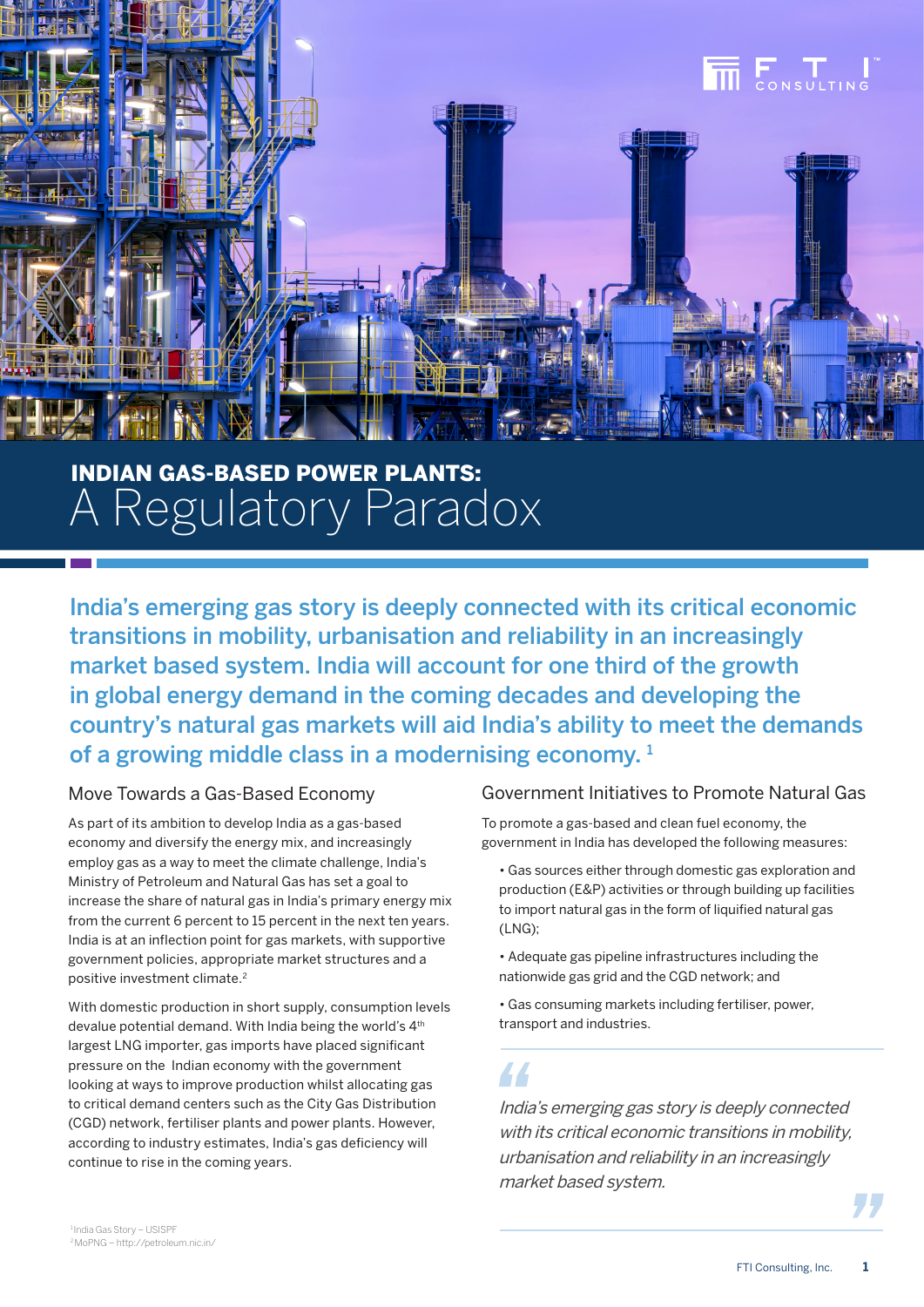There have been a number of significant initiatives that have been undertaken to enhance the domestic natural gas production, expand the gas pipelines and secondary infrastructure and develop gas consuming markets including:

• 100 percent Foreign Direct Investment (FDI) in multiple segments of the hydrocarbon sector.

• Introduction of the Hydrocarbon and Exploration Licensing Policy (HELP).

• Ministry of Petroleum and Natural Gas India launched the DSF, with the motive of extracting the oil and natural gas from the un-monetised small oil/gas discoveries that are available in the country.

• Linkage of gas prices to the market/important hub prices under the New Domestic Natural Gas Price Guidelines of 2014.

• Marketing and pricing freedom for new gas production from Deepwater, Ultra Deepwater and High Pressure-High Temperature areas, subject to certain conditions.

• Marketing and pricing freedom for gas produced from Coal Bed Methane (CBM) fields to incentivise CBM operations in the country.

• A capital grant of 40 percent for the development of a 2,650 km-long Jagdishpur-Haldia & Bokaro-Dhamra natural gas pipeline to ensure the supply of natural gas to eastern India.

• Reduction of basic customs duty on LNG from 5 percent to 2.5 percent in the 2017 federal budget to boost LNG demand in industrial and commercial sectors, especially power, petrochemical, fertiliser and CGD, and also help in reviving stranded capacity of power and fertiliser plants.

• Gas pooling mechanism for the fertiliser sector to encourage utilisation of fertiliser units in the country.

• Priority for allocation of domestic gas granted to Piped Natural Gas (PNG)/Compressed Natural Gas (CNG) segments to meet 100 percent of their demand and faster roll out of PNG connections and NG stations to promote the use of natural gas in the transport sector, households and small industries.

### India Power Sector – Gas Woes

India's total installed power capacity stood at 345 Gigawatt (GW) at the end of September 2018. Of this, 7.2 percent or 25 GW comprised gas-based power plants. However, gas-based projects were responsible for only 3.8 percent or 49.77 billion units of India's total electricity generation in the last financial year 2017-2018. This was mainly due to the total gas-based installed capacity of 24,867 MW. 14,305 MW of gas-based capacity is currently stranded due to non-availability of domestic gas and unaffordability of imported gas.

India's natural gas-based power plants have been reeling under an unexpected decline in domestic production and the high cost of imports. The domestic supply was mainly dependent on expectations of a boom in supplies from Reliance Industries Ltd.'s KG-D6 oil and the gas block. However, the block was permanently shut down after production declined to zero.





### Stranded Assets

According to the Power Ministry, 31 gas-based power plants have been declared stranded, of which one belongs to the central government, six belong to the state-government and 24 plants belong to the private sector.<sup>5</sup>

The normative gas requirement to operate the existing gas-based power plants of 23,813 Mw capacity at 85 percent Plant Load Factor (PLF) is approximately 102 Million Standard Cubic Meter per Day (MMSCMD). However, the total domestic gas allocated to gas-based power projects is 87.05 MMSCMD and the average gas supplied to these gas-based power plants during the year 2017-18 was only 30.72 MMSCMD, including 7.92 MMSCMD of imported RLNG).6

The gas grid connected capacity had received 21.16 MMSCMD gas during 2017-18 and achieved average PLF of around 20 percent only and gas-based capacity connected with isolated gas fields had received 9.55 MMSCMD gas and achieved a PLF of 51 percent. Therefore, the average PLF of gas-based generation capacity in the country during 2017-18 is approximately 22.86 percent.<sup>7</sup>

9 http://164.100.47.193/lsscommittee/Energy/16\_Energy\_42.pdf

<sup>3,4</sup> https://qz.com/india/1516472/government-policies-are-turning-indias-gas-power-plants-to-junk/

<sup>5, 6, 7</sup> https://energy.economictimes.indiatimes.com/news/oil-and-gas/sbi-chairman-says-no-future-for-gas-based-power-plants-in-the-country/67384877

<sup>8</sup> https://www.livemint.com/Industry/tGOYYIFT1w45mib2JuXAGM/India-Lawmakers-Panel-Seeks-Gas-Subsidy-to-Revive-Power-Pla.html